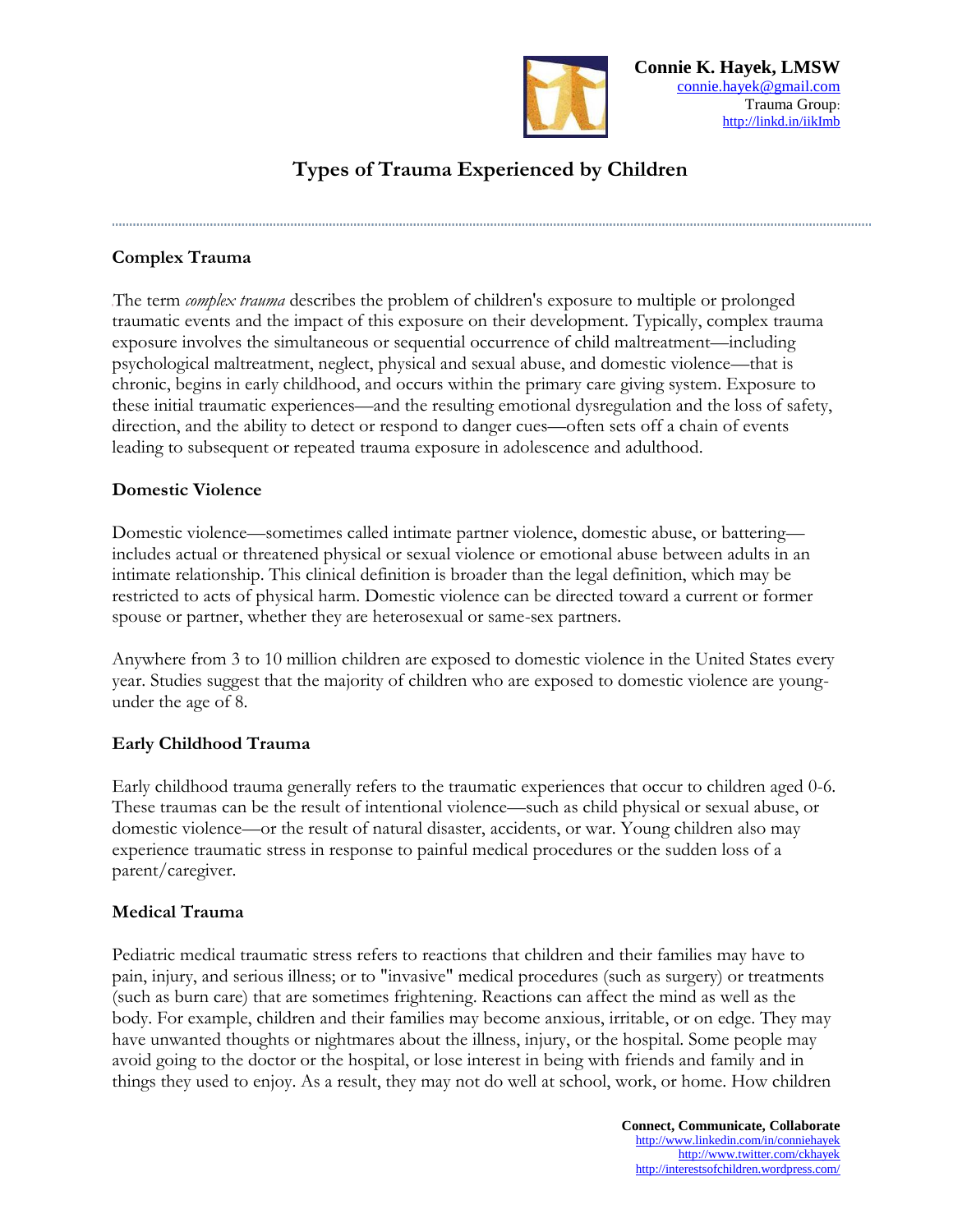

and families cope with these changes is related to the person's own thoughts and feelings about the illness, injury, or the hospital; reactions can vary, even within the same family.

#### **Natural Disasters**

A disaster is any natural catastrophe (for example, tornadoes, hurricanes, and earthquakes) or any fire, flood, or explosion that causes enough damage that local, state, or federal agencies and disaster relief organizations are called into action. Disasters can result from a man-made event (such as a nuclear reactor explosion), but if the damage is caused intentionally, it is classified as an act of terrorism.

#### **Neglect**

Child neglect occurs when a parent or caregiver does not give a child the care he or she needs according to its age, even though that adult can afford to give that care or is offered help to give that care. Neglect can mean not giving food, clothing, and shelter. It can mean that a parent or caregiver is not providing a child with medical or mental health treatment or not giving prescribed medicines the child needs. Neglect can also mean neglecting the child's education. Keeping a child from school or from special education can be neglect. Neglect also includes exposing a child to dangerous environments. It can mean poor supervision for a child, including putting the child in the care of someone incapable of caring for children. It can also mean abandoning a child or expelling it from home. Neglect is the most common form of abuse reported to child welfare authorities.

#### **Physical Abuse**

Physical abuse means causing or attempting to cause physical pain or injury. It can result from punching, beating, kicking, burning, or harming a child in other ways. Sometimes, an injury occurs when a punishment is not appropriate for a child's age or condition. Physical abuse can consist of a single act or several acts. In extreme cases, it can result in death.

#### **Refugee and War Zone Trauma**

Refugee and war zone trauma include exposure to war, political violence, or torture. Refugee trauma can be the result of living in a region affected by bombing, shooting, or looting, as well as forced displacement to a new home due to political reasons. Some young refugees have served as soldiers, guerrillas, or other combatants in their home countries, and their traumatic experiences may closely resemble those of combat veterans.

#### **Sexual Abuse**

Child sexual abuse includes a wide range of sexual behaviors that take place between a child and an older person or alternatively between a child and another child/adolescent. Behaviors that are sexually abusive often involve bodily contact, such as sexual kissing, touching, fondling of genitals,